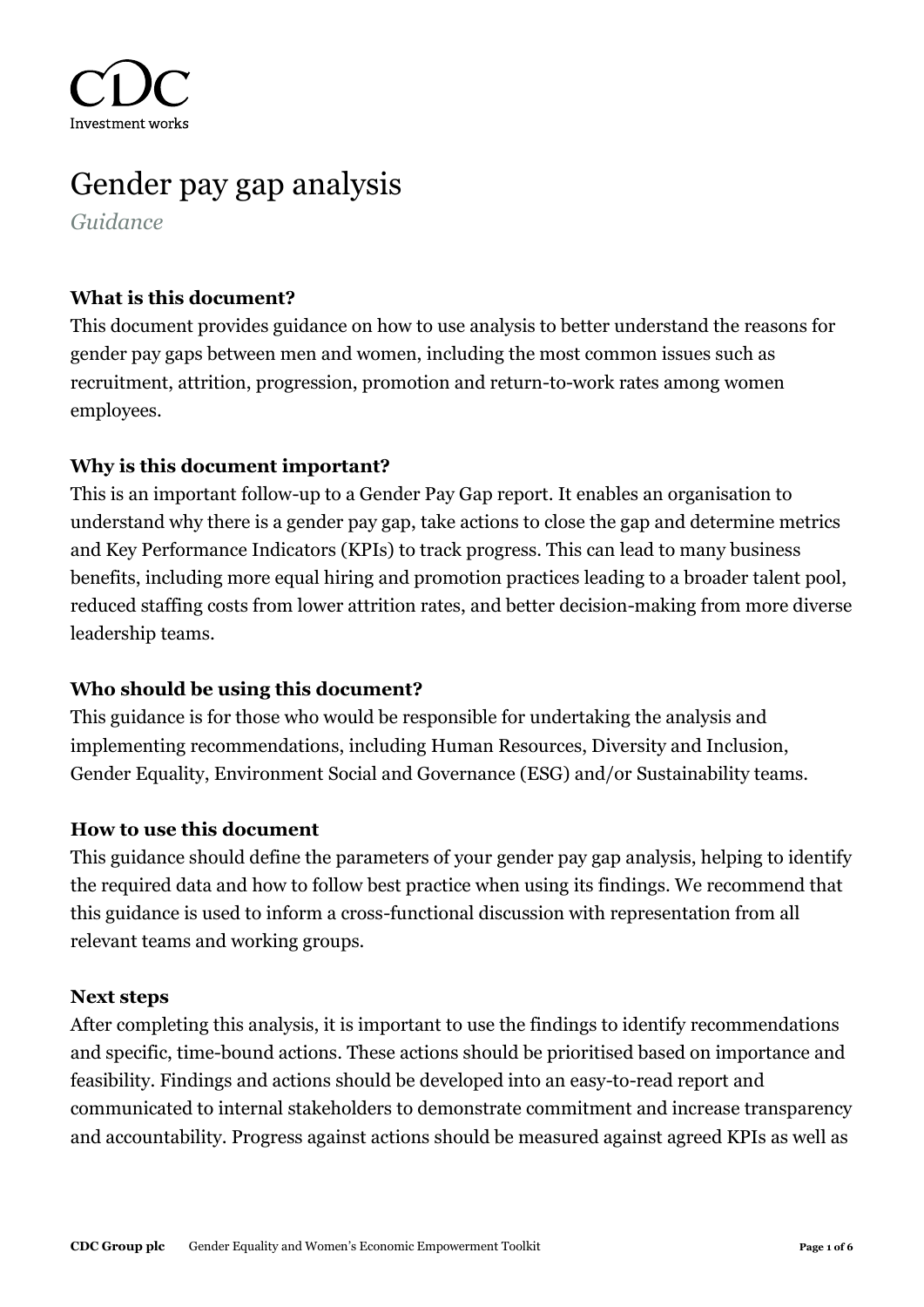subsequent gender pay gap reporting. We recommend that progress is reported to a nominated committee and/or working group that has sponsorship from the organisation's senior leadership team and executive board.

## **Guidance**

Here some guiding principles for the design, implementation and follow-up of your gender pay gap analysis:

# **Start with a hypothesis and ensure it is included within an analysis plan that assesses all possible drivers**

After completing your analysis you may develop a theory around the reasons for a gender pay gap in your organisation (e.g. women are promoted at lower rates than men and women are hired on lower salaries than men). This is a useful starting point for developing the parameters of your analysis and should be included within a comprehensive analysis plan that looks at all possible drivers of the gender pay gap.

## **Don't be put off if you do not have all the data**

The key to strengthening gender diversity is starting the journey. You may not have all the data listed below, but this should not prevent you from undertaking the analysis. Think about your starting point, and how this can give you meaningful analysis, even if partial. You can then develop the processes and systems needed to collect more data for later reports.

### **Ensure the process is collaborative**

Make sure you have representation across functions, including any working groups or communities that may be interested (e.g. Gender Equality Group, Diversity and Inclusion Committee). This will build credibility of the process and increase transparency and trust. If resources allow, you may also consider hiring a third party to undertake the analysis. This can be useful to maintain credibility in the process, ensuring there is no misrepresentation of the analysis and that all recommendations are evidenced in data. A third party can also to help deliver difficult or sensitive messages to internal stakeholders.

# **Analyse data by function and department to understand differences, gaps and good practice**

Within organisations, different functions often work in different ways. Metrics such as career progression or job turnover rates might be very different due to the nature of the work in a particular function. There may also be very different gender balances across functions. Calculating metrics at an overall level may therefore tell a very different story to the metrics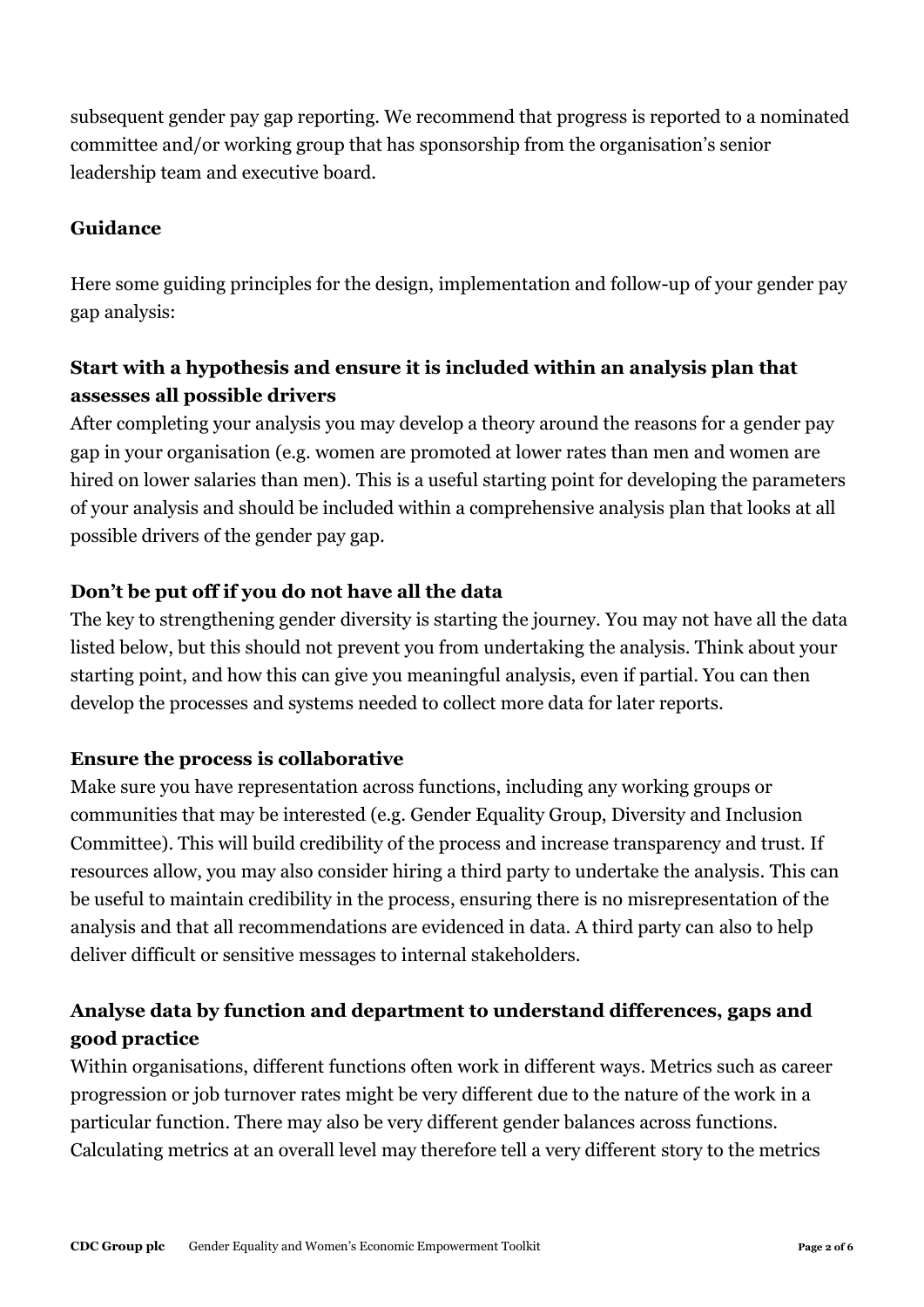within individual functions, meaning that the analysis fails to reveal pockets of good or bad practice. If this is the case, we suggest digging deeper to understand the drivers of good or bad practice and see what can be replicated across the business, or develop targeted interventions to address gaps. It is important to note that segmenting the data by function is always worthwhile, but will result in smaller volumes for analysis which can become statistically inconclusive. You should ensure the appropriate methodologies and methods of analysis are employed so that any conclusions are not due to expected/acceptable levels of variation.

# **Ensure insights are clear, evidenced by data and arranged in an easy-to-read report**

Remember that data is only useful if it informs action. Think carefully about your key messages and the recommendations that are most practical and relevant for your organisation. Before you finalise the gender pay gap report, develop a communications plan and commit to delivering it. If findings are not all positive, it is important to communicate recommendations and follow-up actions that address any gaps.

## **Data gathering and analysis**

The table below presents some example data points, indicators and analysis/insights. The parameters of your analysis will depend on your organisation and the data available to you. The examples show baseline data – such as  $#$  of employees at each level or grade – as well as more complex data, such as promotion rates by tenure. As stated, if you do not have the necessary data for all of the analyses below, this should not prevent you from starting to analyse the drivers for your gender pay gap and using the results to develop future data gathering and analysis methodologies.

| <b>Example data points</b>            | <b>Suggested</b><br>aggregates/indicators | <b>Example analysis/insights</b>                                                                                                                                                                              |
|---------------------------------------|-------------------------------------------|---------------------------------------------------------------------------------------------------------------------------------------------------------------------------------------------------------------|
| # of employees at each<br>level/grade | Men and women<br>By year                  | Distribution of men and<br>women employed across all<br>grades<br>Insight:<br>There are more<br>director-level men than<br>women.<br>The number of women<br>directors has increased<br>in the last 12 months. |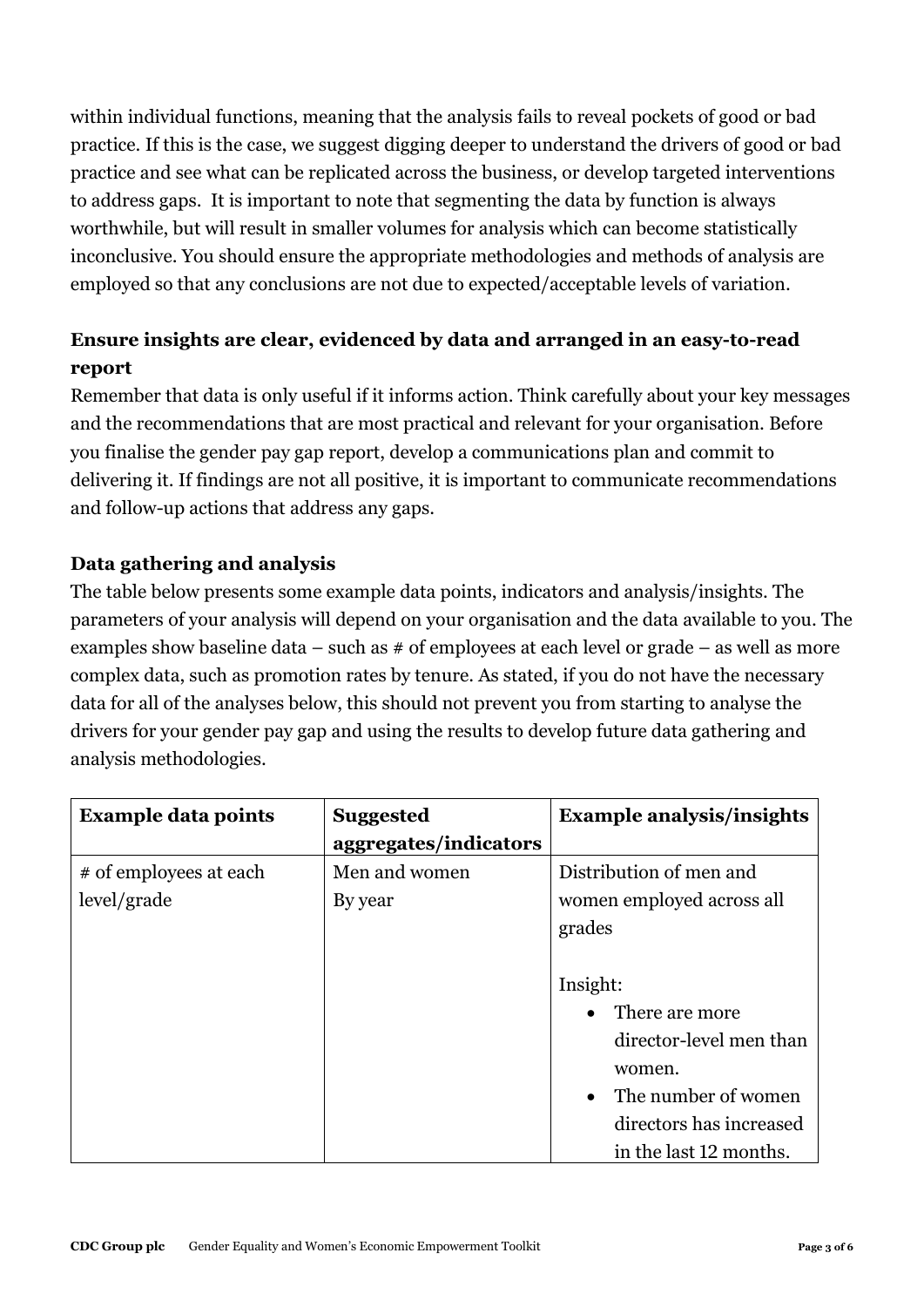| # of promotions            | Men and women  | % of promoted staff by year,  |
|----------------------------|----------------|-------------------------------|
|                            | By year        | gender and                    |
|                            | By function    | function/department           |
|                            | By grade/level |                               |
|                            |                | Insights:                     |
|                            |                | 35% of staff have been        |
|                            |                | promoted with no              |
|                            |                | material difference for       |
|                            |                | men and women.                |
|                            |                | More men were                 |
|                            |                | promoted year-on-year         |
|                            |                | in the Sales and              |
|                            |                | Marketing                     |
|                            |                | departments.                  |
| Entry salary at each       | Men and women  | Comparison of entry salary    |
| level/grade                |                | and relation to relevant pay  |
|                            |                | band (e.g. lower, middle,     |
|                            |                | upper) for men and women      |
|                            |                |                               |
|                            |                | Insight:                      |
|                            |                | At entry-level, more          |
|                            |                | women are hired at the        |
|                            |                | lower end of the pay          |
|                            |                | band than men.                |
| # of internal vs. external | Men and women  | Comparison of internal vs.    |
| hires at each level/grade  | By year        | external hires by grade/level |
|                            |                | and by gender                 |
|                            |                |                               |
|                            |                | Insight:                      |
|                            |                | More women than men           |
|                            |                | are hired externally.         |
|                            |                | There have been no            |
|                            |                | internal hires at             |
|                            |                | director level since          |
|                            |                | 2015, and 70% of hires        |
|                            |                | at this level are men.        |
| # of leavers (men and      | Men and women  | Comparison of leaving rates   |
| women                      | By year        | by gender and grade/level     |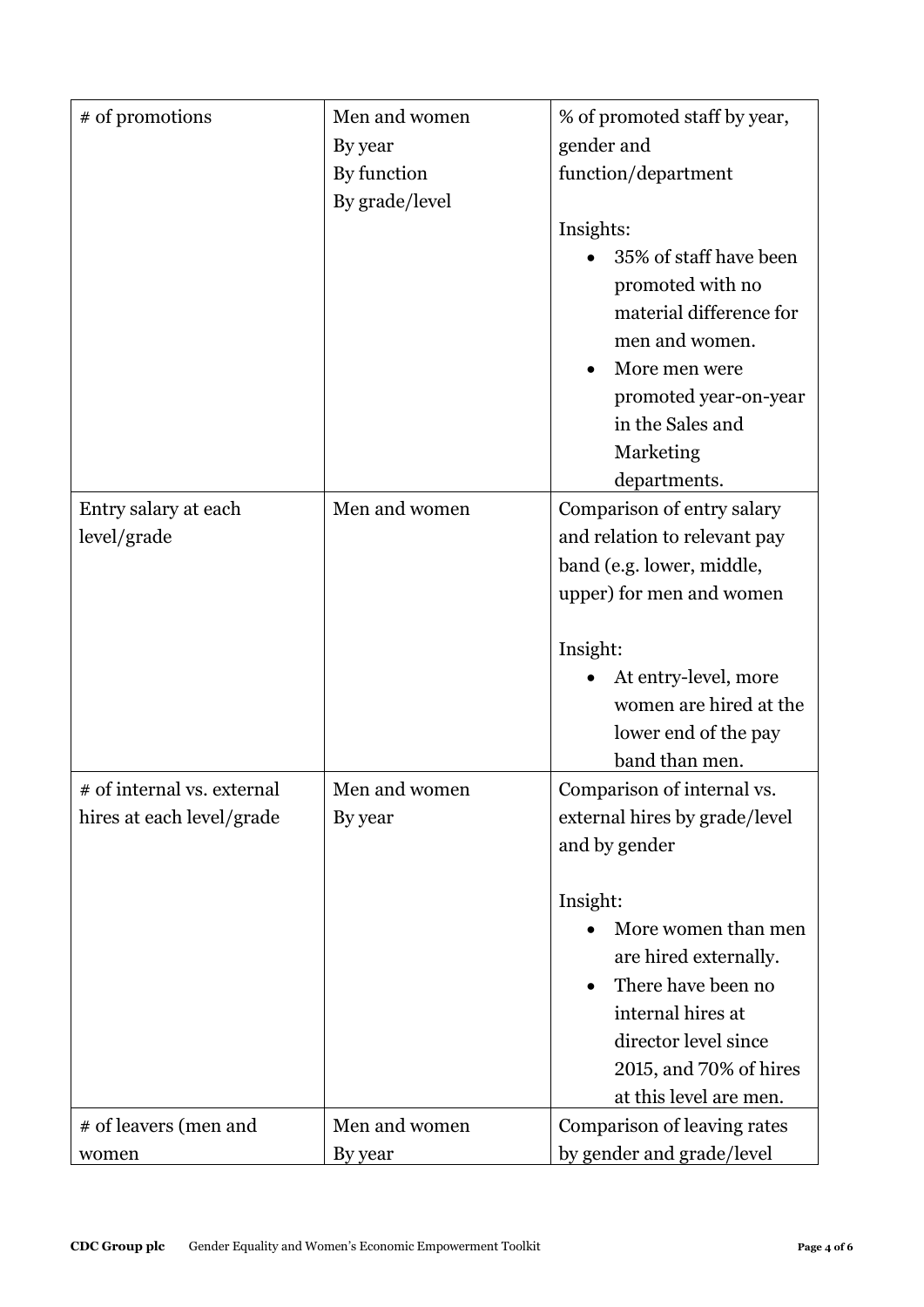|                            | By function           |                                |
|----------------------------|-----------------------|--------------------------------|
|                            | By grade/level        | Insight:                       |
|                            |                       | 60% of women leave at          |
|                            |                       | manager level (the             |
|                            |                       | grade before director          |
|                            |                       | level).                        |
| Promotion rates by tenure  | Men and women         | Comparison of % staff by       |
|                            | By year               | gender and year of joining and |
|                            | By function           | by function/department         |
|                            | By grade/level        |                                |
|                            |                       | Insights:                      |
|                            |                       | The promotion rate of          |
|                            |                       | women is higher than           |
|                            |                       | men for joiners from           |
|                            |                       | 2016 onwards.                  |
|                            |                       | Promotion rates for            |
|                            |                       | women have been                |
|                            |                       | lower than the                 |
|                            |                       | company average in the         |
|                            |                       | Finance department,            |
|                            |                       | even for employees             |
|                            |                       | with a tenure of 5 years       |
|                            |                       | or above.                      |
| Average tenure of leavers  | Men and women         | Comparison of tenure of        |
| (Men and women)            | By year               | leavers by gender              |
|                            | By function           |                                |
|                            | By grade/level        | Insight:                       |
|                            |                       | The average tenure of          |
|                            |                       | leavers is 5 years for         |
|                            |                       | men compared with 2            |
|                            |                       | years for women.               |
| # of employees that return | By year               | Comparison of annual return    |
| to work after maternity    | By tenure of employee | to work rates                  |
| leave                      | By function           |                                |
|                            | By grade/level        | Insight:                       |
|                            |                       | Since changes in the           |
|                            |                       | parental leave policy in       |
|                            |                       | 2015, return to work           |